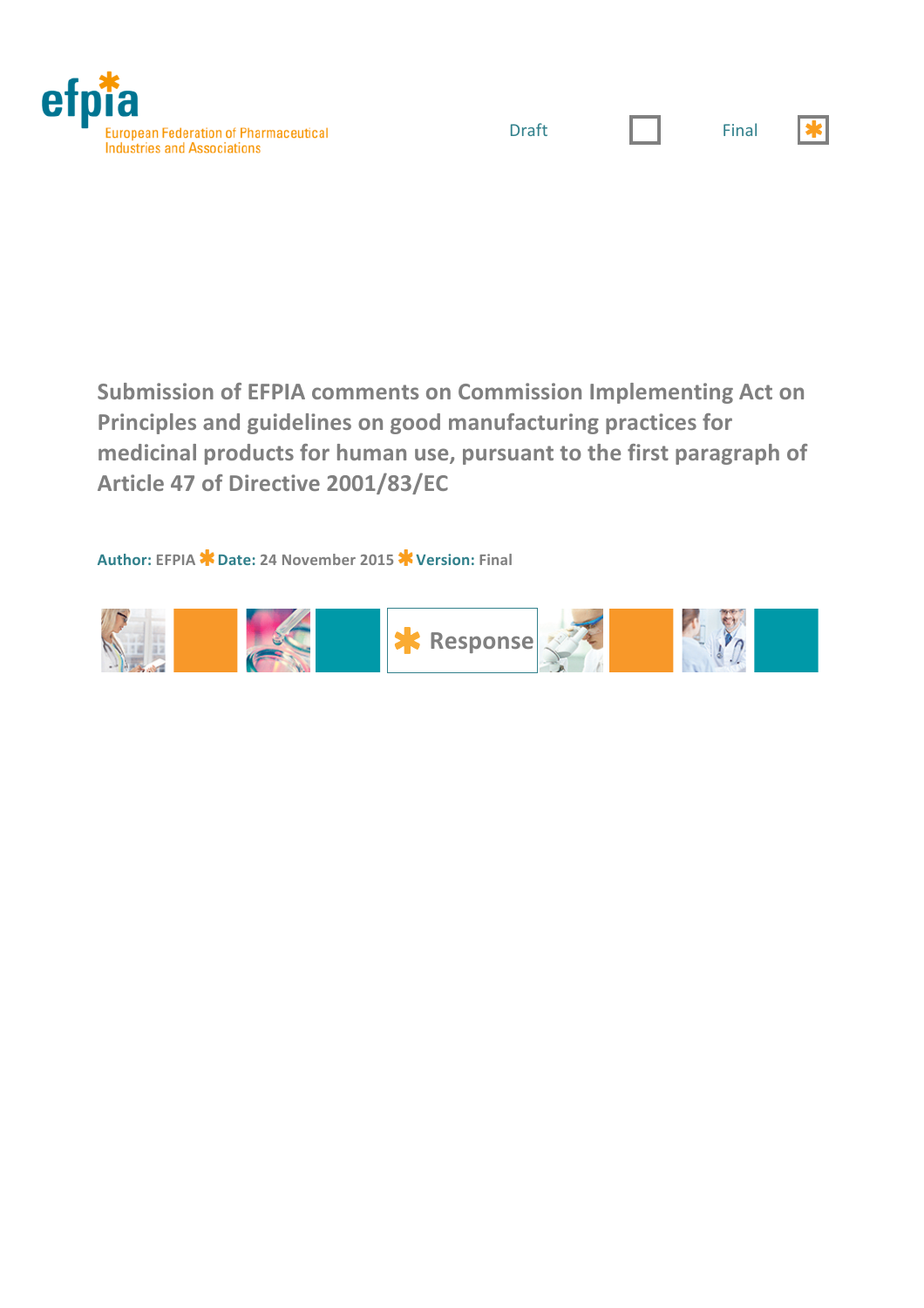## **1. General comments**

EFPIA would like to express its strong concerns with regard to the potential duplication of GMP requirements in different sections or outside of EudraLex - Volume IV Good manufacturing practice (GMP) Guidelines. There is the need to maintain consistency across different parts of the guidance, which if not managed appropriately has the high potential to lead to divergences.

EFPIA recommends that all GMP requirements for different kinds of products - IMPs, ATMPs and commercial medicinal products will be posted in Eudralex Volume 4. A core set of common GMP principles is proposed to be referred to in Part I. Rather than duplicating these core requirements in separate sections (e.g. in part III or Annexes) addressing, for example, IMPs or ATMPs, EFPIA recommends that only the differences in the GMP requirements for these kinds of products and their development phase should be described. Emphasising these core principles will facilitate the common application within the company's pharmaceutical quality system, and consistency in inspections across these different kinds of products by the different agencies of the member states.

We agree that so far, the Directive 2003/94 has been well functioning. This update may benefit from aligning the terminology to the recent updates in EUDRALEX Vol. 4 (EU-GMPs) and by adding a glossary.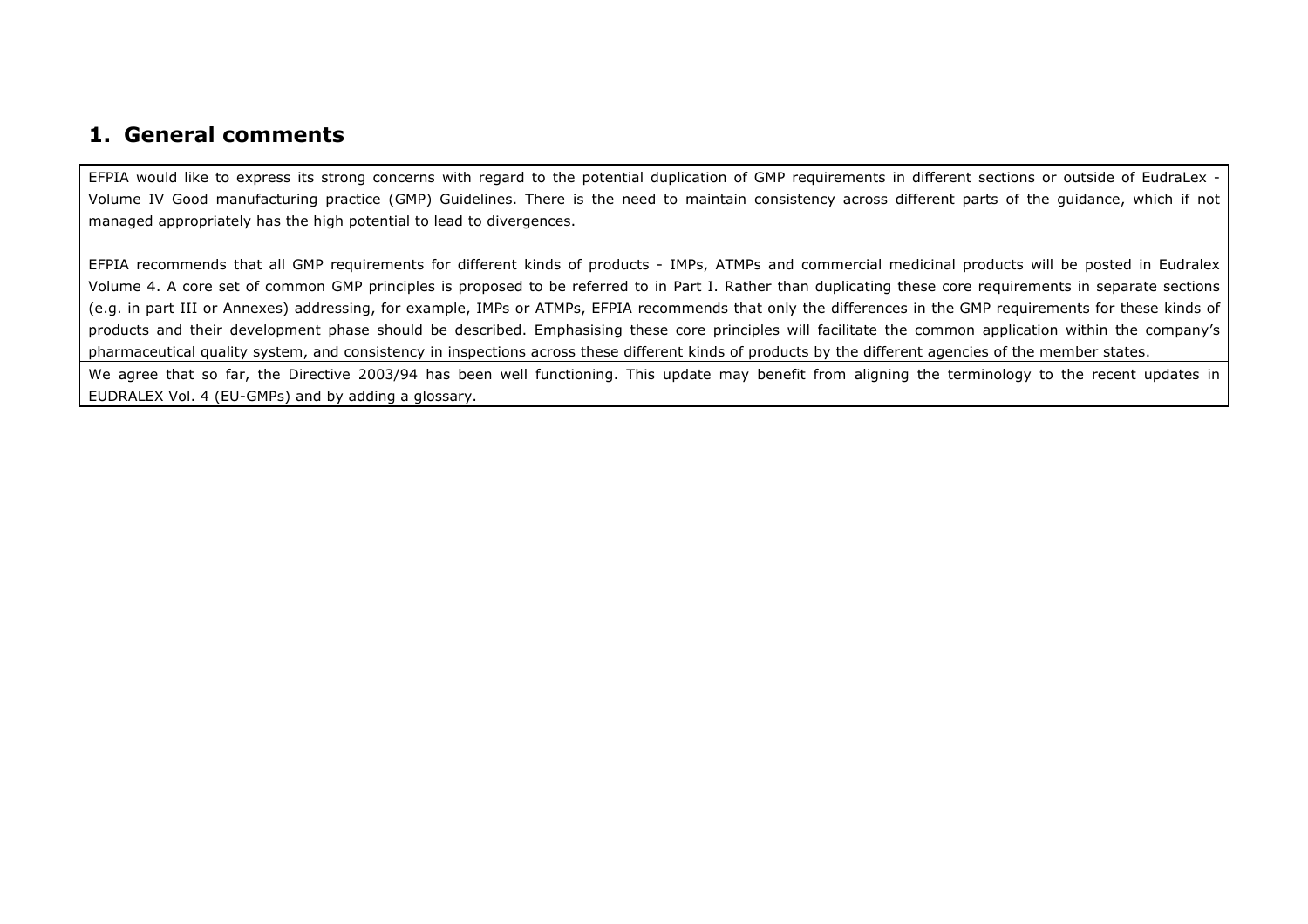## **2. Specific comments on text**

| Line number(s) of      | Comment and rationale; proposed changes                                                                                                                                                                                                                                                                                                                                                                                                                                                                 |
|------------------------|---------------------------------------------------------------------------------------------------------------------------------------------------------------------------------------------------------------------------------------------------------------------------------------------------------------------------------------------------------------------------------------------------------------------------------------------------------------------------------------------------------|
| the relevant text      | (If changes to the wording are suggested, they are highlighted using 'track changes')                                                                                                                                                                                                                                                                                                                                                                                                                   |
| (e.g. Lines 20-<br>23) |                                                                                                                                                                                                                                                                                                                                                                                                                                                                                                         |
| 67                     | Comment:<br>This requirement, if placed in the community code, could be misinterpreted that each time there is a new technique the manufacturer<br>should change the process and consequently file variations. Therefore we suggest adding a sentence for clarification.<br>Proposed change:<br>Manufacturer shall regularly review his manufacturing methods in light of scientific and technical progress. Risk benefit considerations<br>shall drive the potential need for a change in the process. |
| 132                    | Comment:<br>Allow implementation of ICH Q8(R2) / Q11<br>Proposed change:<br>Ongoing process verification should be added as alternative to re-validation Proposed change: shall be regularly re-validated or subjected<br>to ongoing process verification                                                                                                                                                                                                                                               |
| 188-198                | Comment:<br>As of the scope the ATMPs should not be covered by this document because of their specific characteristics and the different legal base.<br>The reference here would produce problems.<br>Proposed change:<br>To delete point 2.13                                                                                                                                                                                                                                                          |
| 41/42                  | <b>Editorial Comment:</b><br>The full details of the reference are missing.<br>Proposed change:<br>"By means of the repeated inspections referred to in Article 111(1a) of Directive 2001/83/EC, the Member States shall "                                                                                                                                                                                                                                                                              |
| 46                     | Editorial comment:<br>Minor typographical error.                                                                                                                                                                                                                                                                                                                                                                                                                                                        |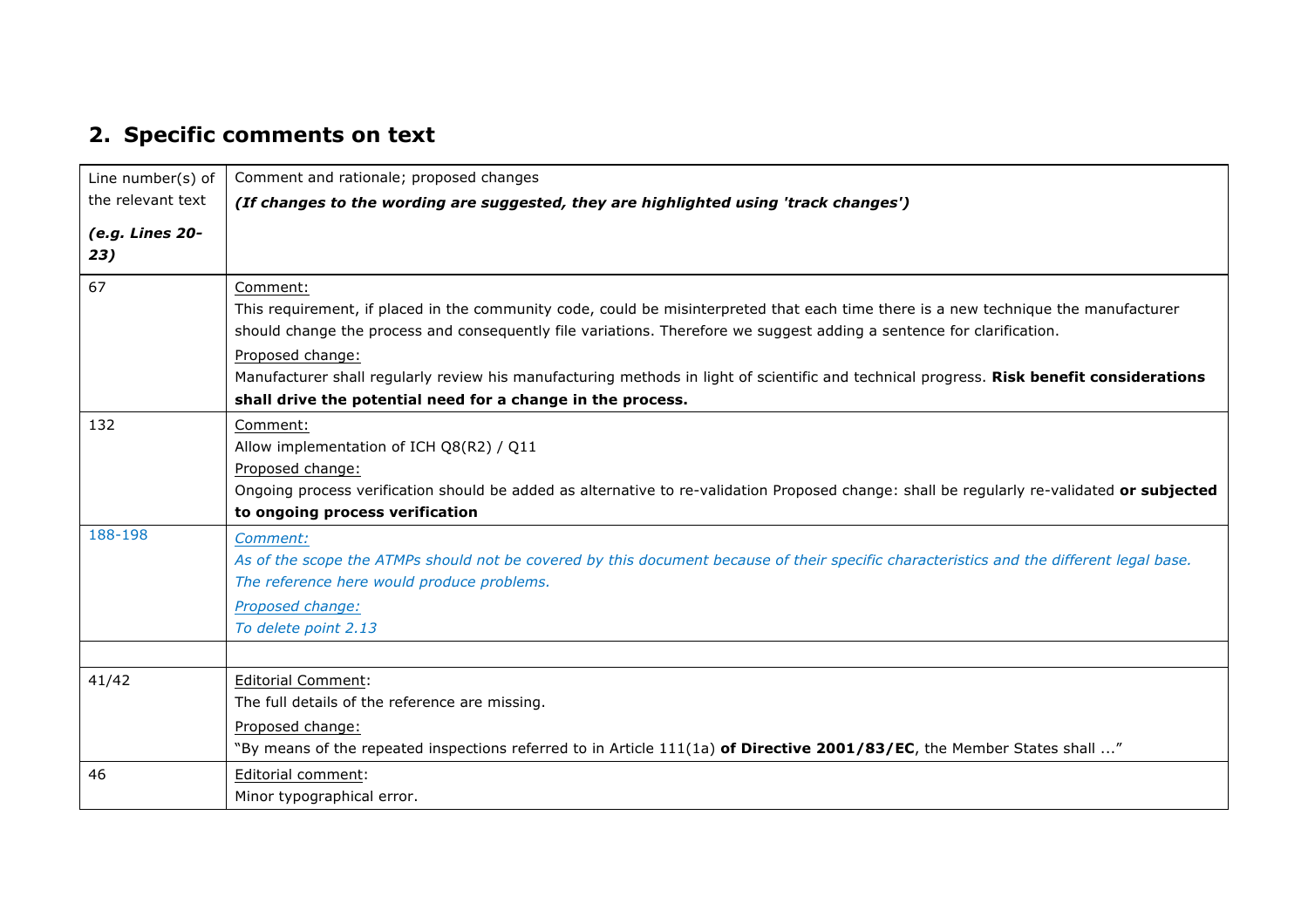| Line number(s) of      | Comment and rationale; proposed changes                                                                                                                                          |
|------------------------|----------------------------------------------------------------------------------------------------------------------------------------------------------------------------------|
| the relevant text      | (If changes to the wording are suggested, they are highlighted using 'track changes')                                                                                            |
| (e.g. Lines 20-<br>23) |                                                                                                                                                                                  |
|                        | Proposed change:                                                                                                                                                                 |
|                        | "procedures on inspections"                                                                                                                                                      |
| 71                     | Editorial comment:                                                                                                                                                               |
|                        | We suggest adding a definition for a pharmaceutical quality system                                                                                                               |
|                        | Proposed change:                                                                                                                                                                 |
|                        | Management system to direct and control a pharmaceutical company with regard to quality (EUDRALEX Vol 4 (EU-GMP, Part III, ICH Q10)                                              |
|                        | or                                                                                                                                                                               |
|                        | A pharmaceutical quality system means the total sum of the organised arrangements made with the objective of ensuring that medicinal                                             |
|                        | products are of the quality required for their intended use. (Commission Delegated Act on Principles and guidelines on good manufacturing                                        |
|                        | practice for investigational medicinal products for human use and inspection procedures, pursuant to the first subparagraph of Article<br>63(1) of Regulation (EU) No 536/2014") |
| 109                    | Editorial comment:                                                                                                                                                               |
|                        | Minor wording addition suggested                                                                                                                                                 |
|                        | Proposed change:                                                                                                                                                                 |
|                        | "shall enable the history of the manufacture of each batch to be traced."                                                                                                        |
| 161                    | Editorial comment:                                                                                                                                                               |
|                        | As updated terminology should apply throughout the new document, the title "Work contracted out" should also change.                                                             |
|                        | Proposed change:                                                                                                                                                                 |
|                        | The title should change from "Work contracted out" to "Outsourced activities" to conform with the recently revised Chapter 7 of the                                              |
|                        | <b>GMPs</b>                                                                                                                                                                      |
| 177-179                | Comment:                                                                                                                                                                         |
|                        | The text should reflect other recent revisions in the GMPs. In the point 2.11 "Complaints and product recall", in line 177 to 179, it is                                         |
|                        | written: "The manufacturer shall inform the competent authority of any defect that could result in a recall or an abnormal restriction on                                        |
|                        | supply and, in so far as possible, indicate the countries of destination."                                                                                                       |
|                        | In a recent revision of Chapter 8 (para. 8.15), it was introduced that in this case, the manufacturer should also inform the Marketing                                           |